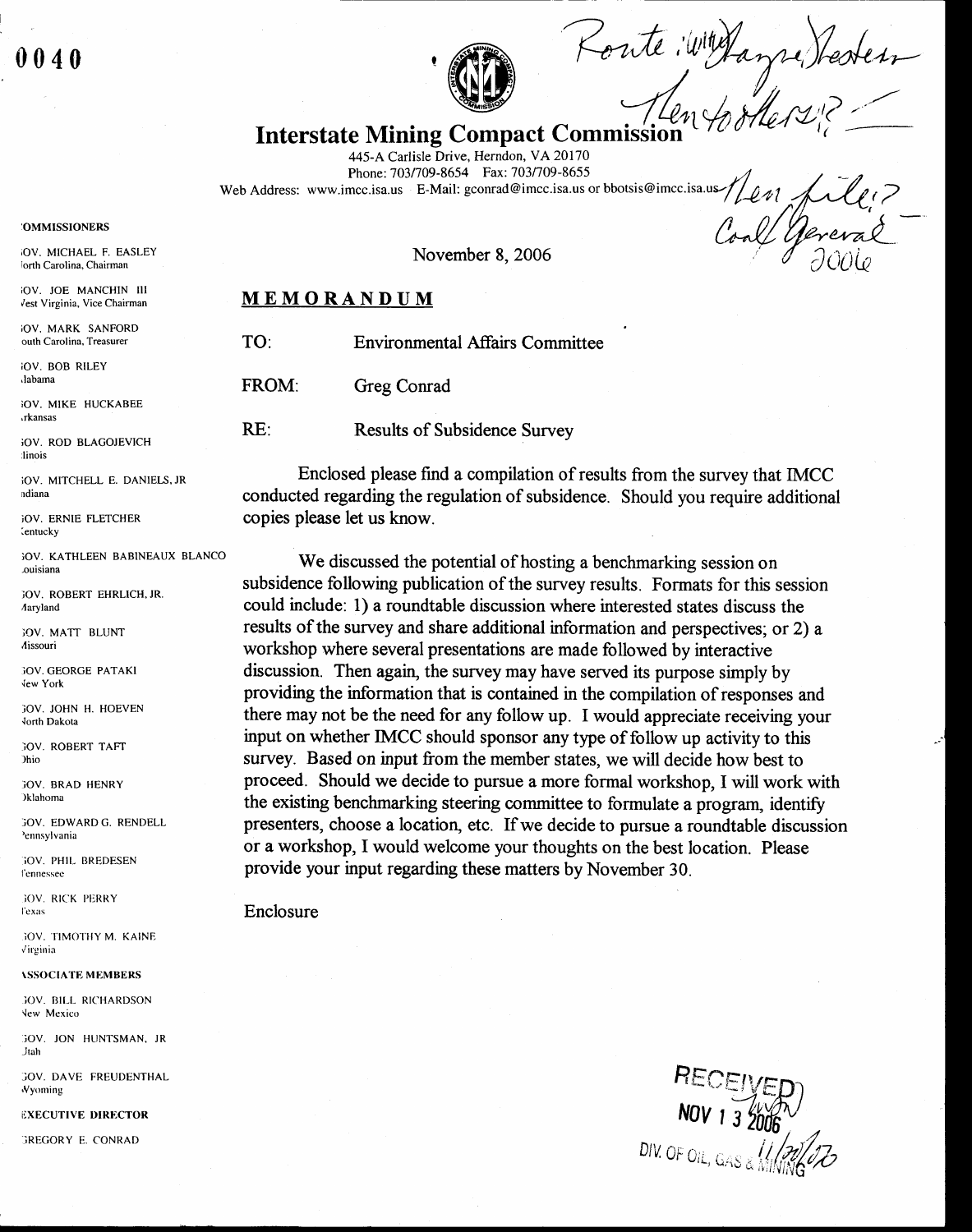$\mathbf{C}^{\mathrm{H}}(\mathbf{C})=\mathbf{C}^{\mathrm{H}}(\mathbf{C})$ 

ĭ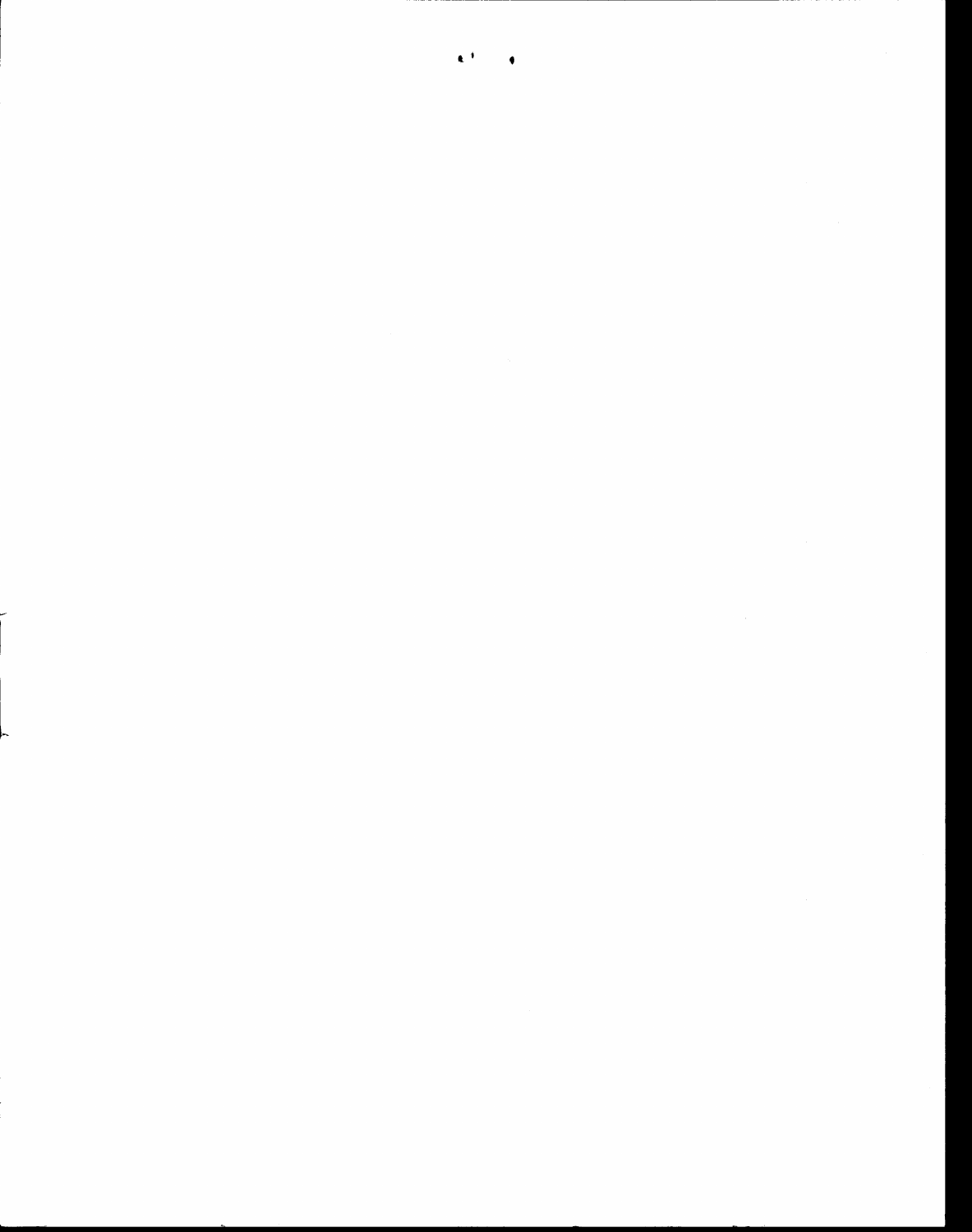

# Interstate Mining Compact Commission

445-A Carlisle Drive, Herndon, VA 20170 Phone: 703/709-8654 Fax: 703/709-8655 Web Address: www.imcc.isa.us E-Mail: gconrad@imcc.isa.us or bbotsis@imcc.isa.us

# Survey Responses

I

I

t

 $\blacksquare$ 

I

I

I

I

t

I

I

T

I

I

I

I

i<br>I

I

I

I

State Regulution of Subsidence

November 2006 Rec<sup>{</sup> 11/13/86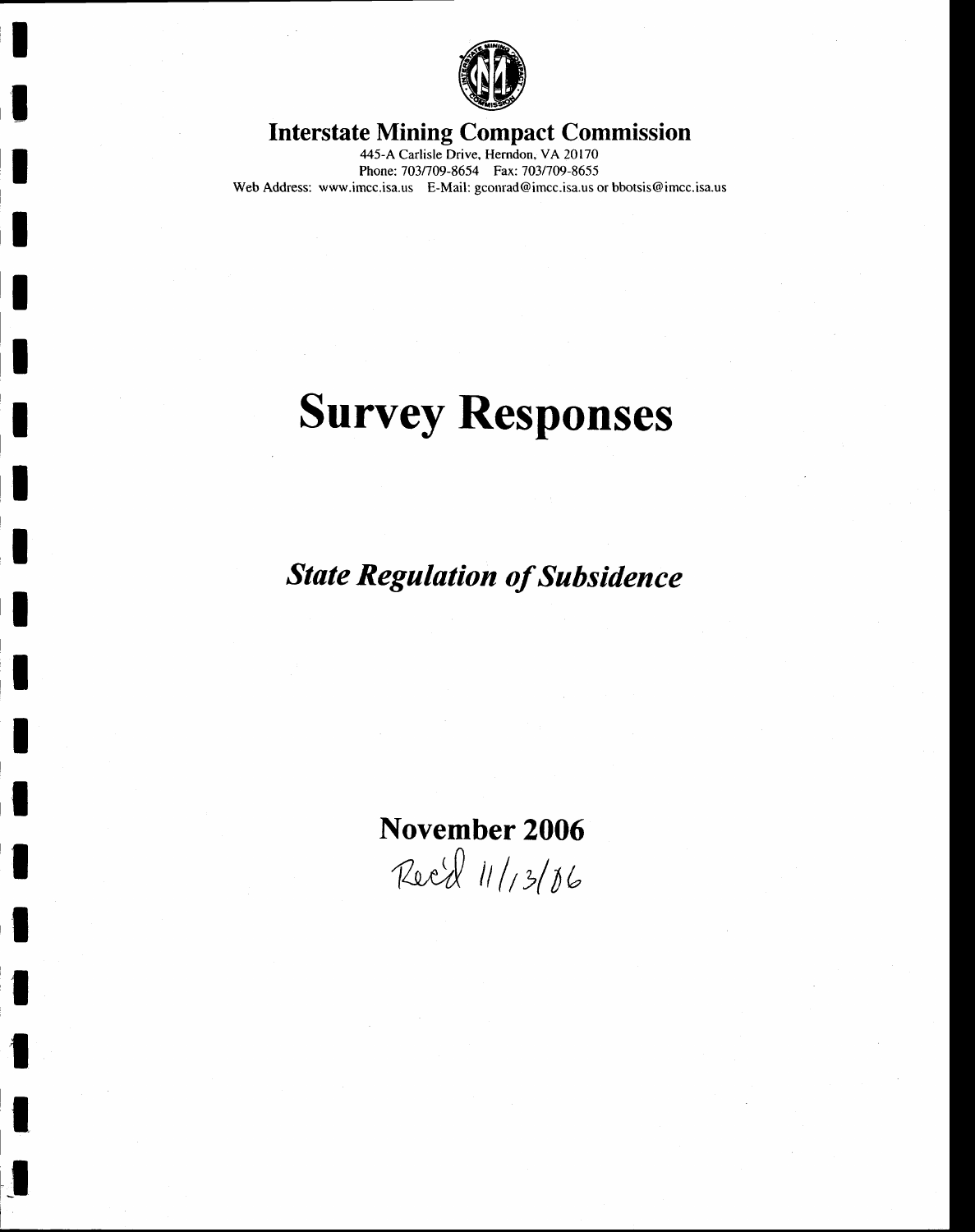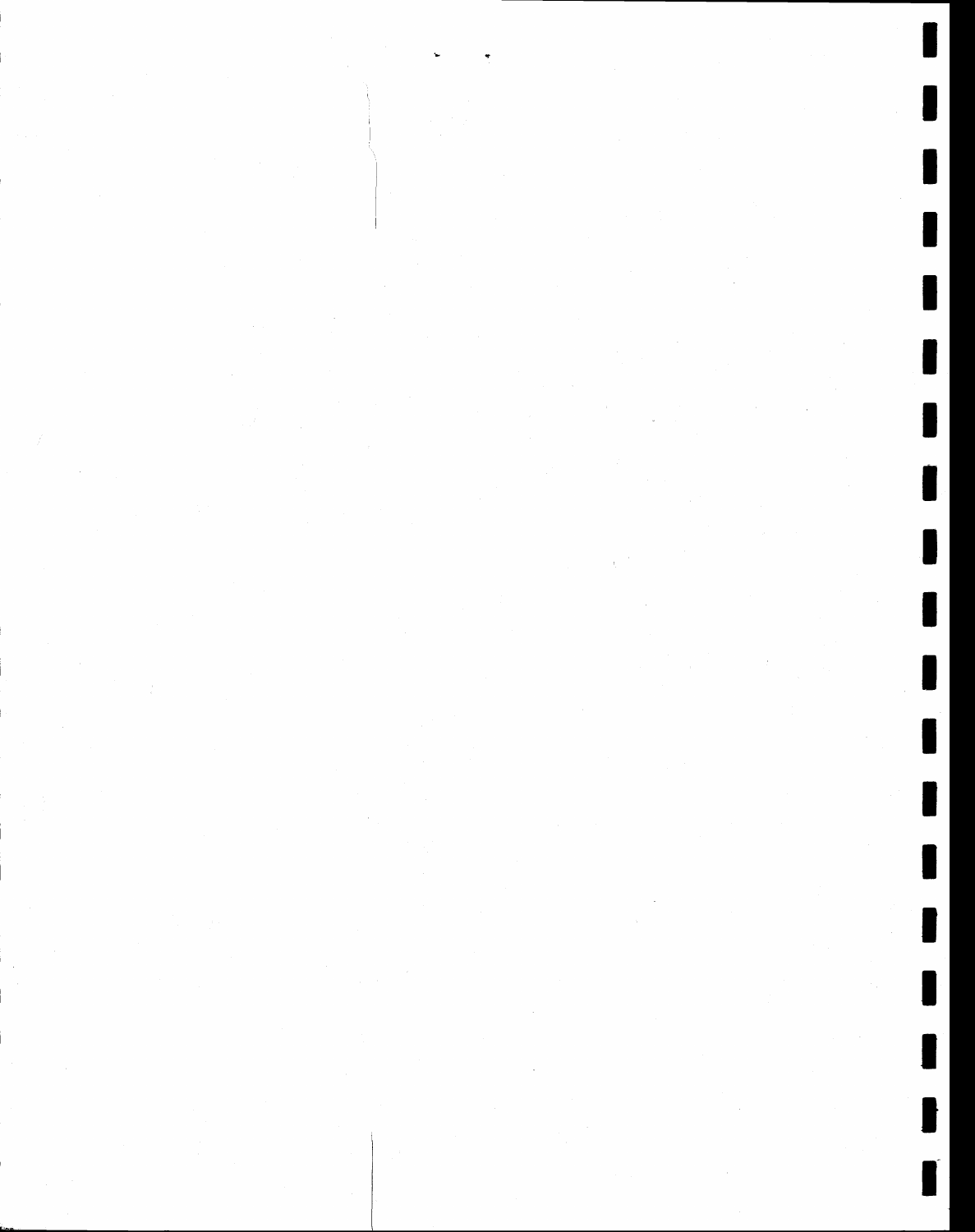# Introduction

t

I

I

I

I

I

I

I

I

t

I

I

t

I

I

I

I

I

I

As part of its ongoing state regulatory program benchmarking initiative, the Interstate Mining Compact Commission (IMCC) from time-to-time conducts surveys of the states concerning various components of their regulatory programs. The surveys focus on both the content of the program component and implementation thereof. IMCC collects the responses to these surveys from the states and presents the resuhs in a report that is available for use by the states as they consider program improvements and enhancements (one of the goal's of benchmarking). From time to time, IMCC also sponsors workshops or roundtable discussions to allow for further exploration of the material gathered from the surveys. Examples of recent workshops include those on underground mine mapping abandoned mine land funding enhancements and partnering opportunities, blasting, and financial assurance for mining and reclamation obligations.

Among the many complex and controversial issues that states must handle as part of their mining regulatory programs, one of the most critical is subsidence. The Energy Policy Act of 1992 called for federal rulemaking by the Office of Surface Mining (OSM) on subsidence. The initial focus was on the protection of water supplies. On March 31, 1995, OSM published final rules to implement the Energy Policy Act that addressed subsidence control plans and permitting and perfonnance standards for both water supplies and structures. Following legal challenges, certain of the rules were invalidated, including those relating to the angle of draw and a mandate for pre-subsidence condition surveys and a "presumption of guih" when subsidence damages were alleged. Through the state program amendment process, OSM reviewed each state's regulatory program to determine whether it was "as effective as" the federal counterpart and, in some cases, state programs were adjusted.

Ten years have elapsed since the federal rules were enacted and resuhant changes were made by states. The IMCC survey is intended to determine how each state has approached the implementation of the various subsidence permitting and performance standards. It is divided into five categories: General; Structures; Land; Water Supplies; and Mine Subsidence lnsurance. While the survey is primarily targeted at coal regulatory programs, to the extent that it has applicability to noncoal mining operations, responses are also incfuded. Responses from those states that participated in the survey are collated in the following pages. A copy of the survey instrurnent is attached as well. For further information on any of the responses from specific states, a listing of key contact persons in each state is also attached.

For additional copies of this report, please contact the Interstate Mining Compact Commission at (703) 709-8654 or Greg Conrad at  $\alpha$ conrad@imcc.isa.us.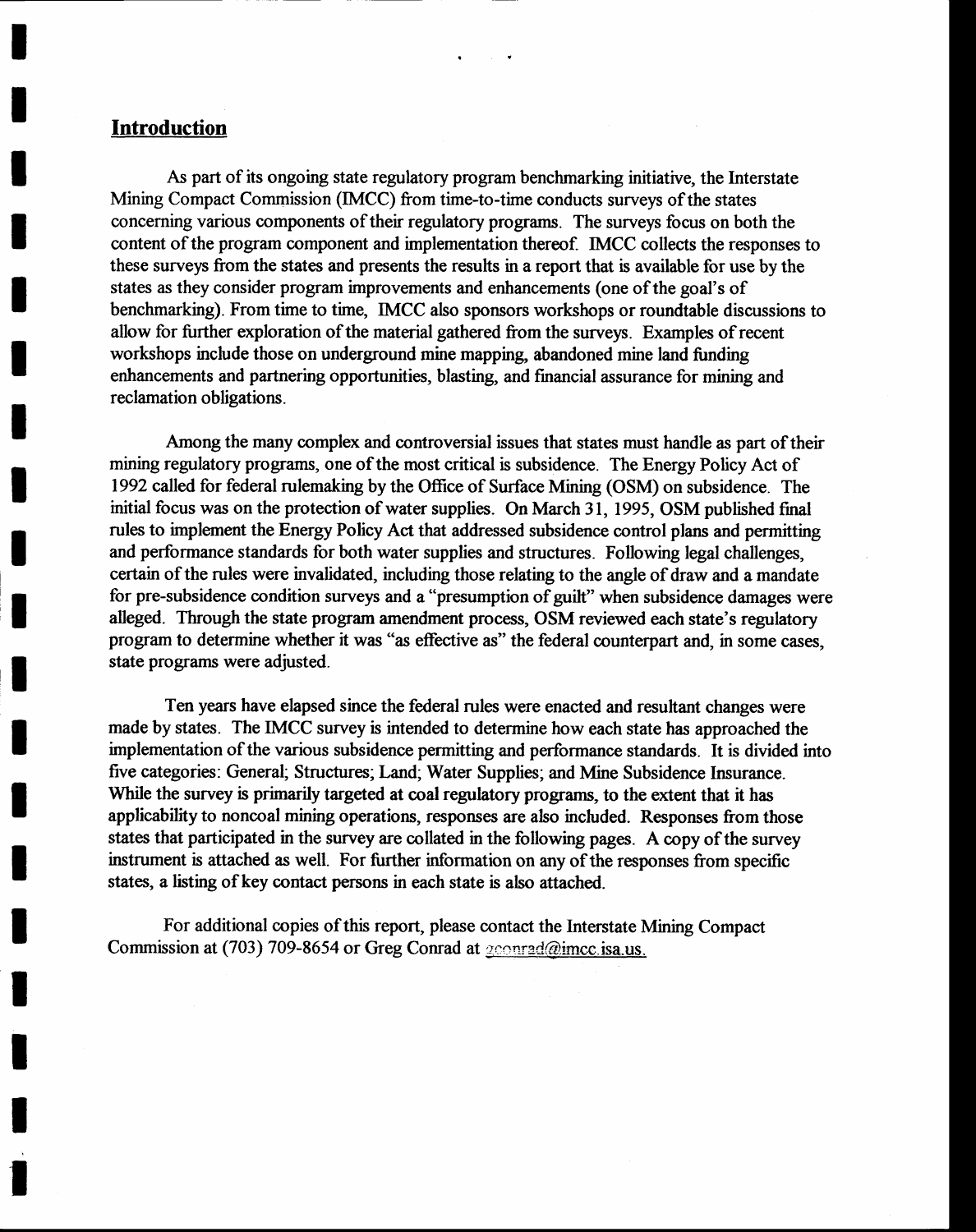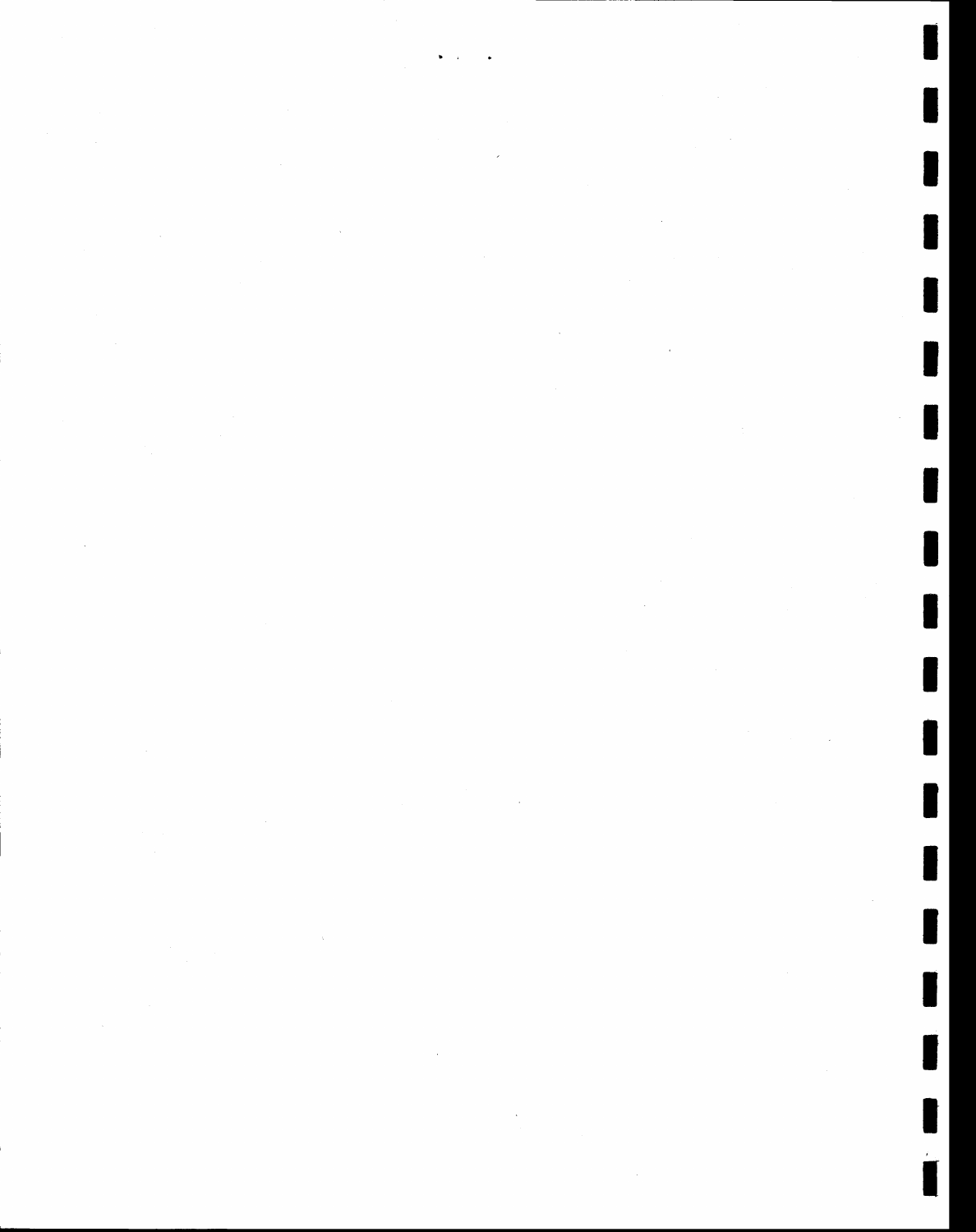# **Survey Instrument**

a k

J

ı

П

 $\blacksquare$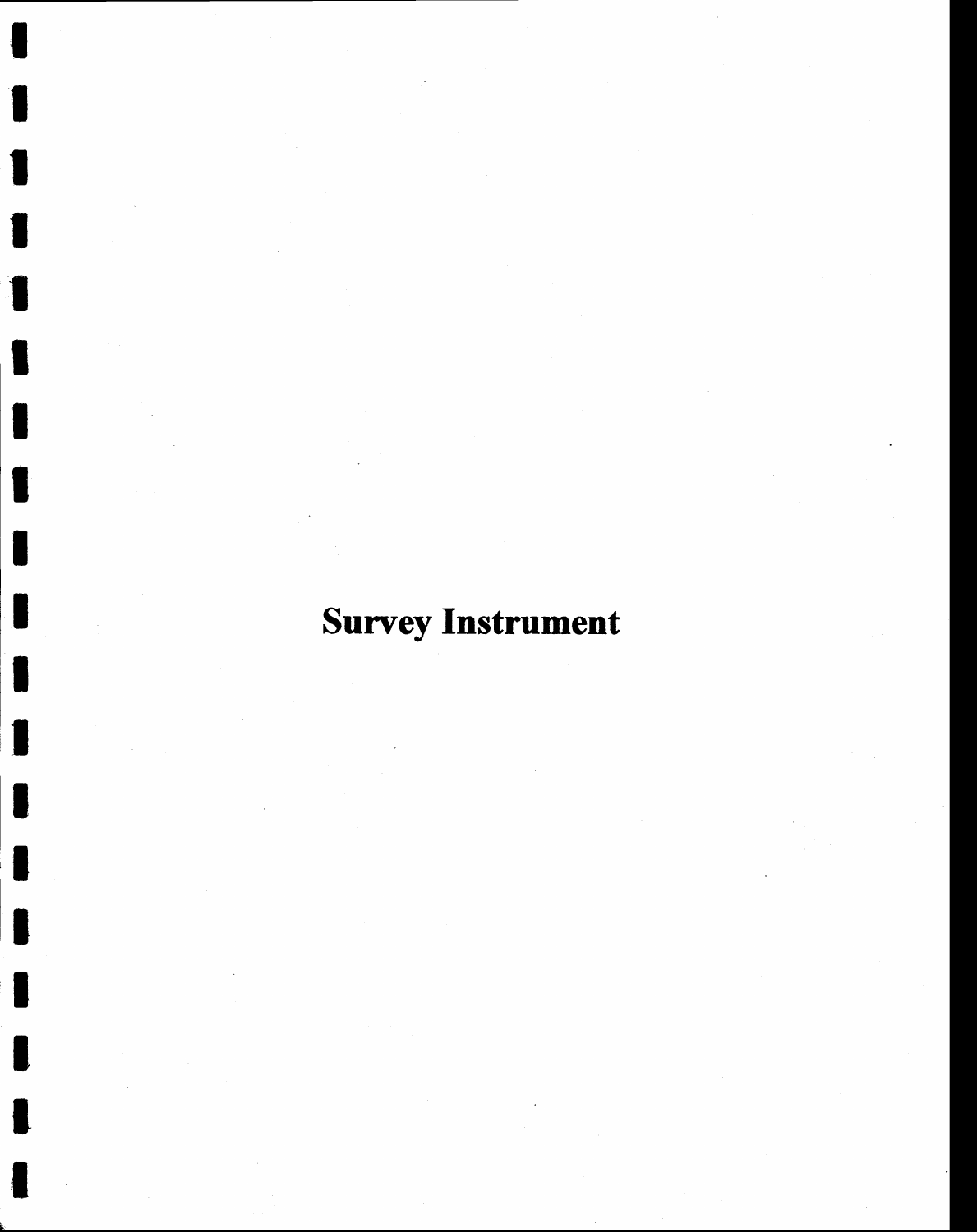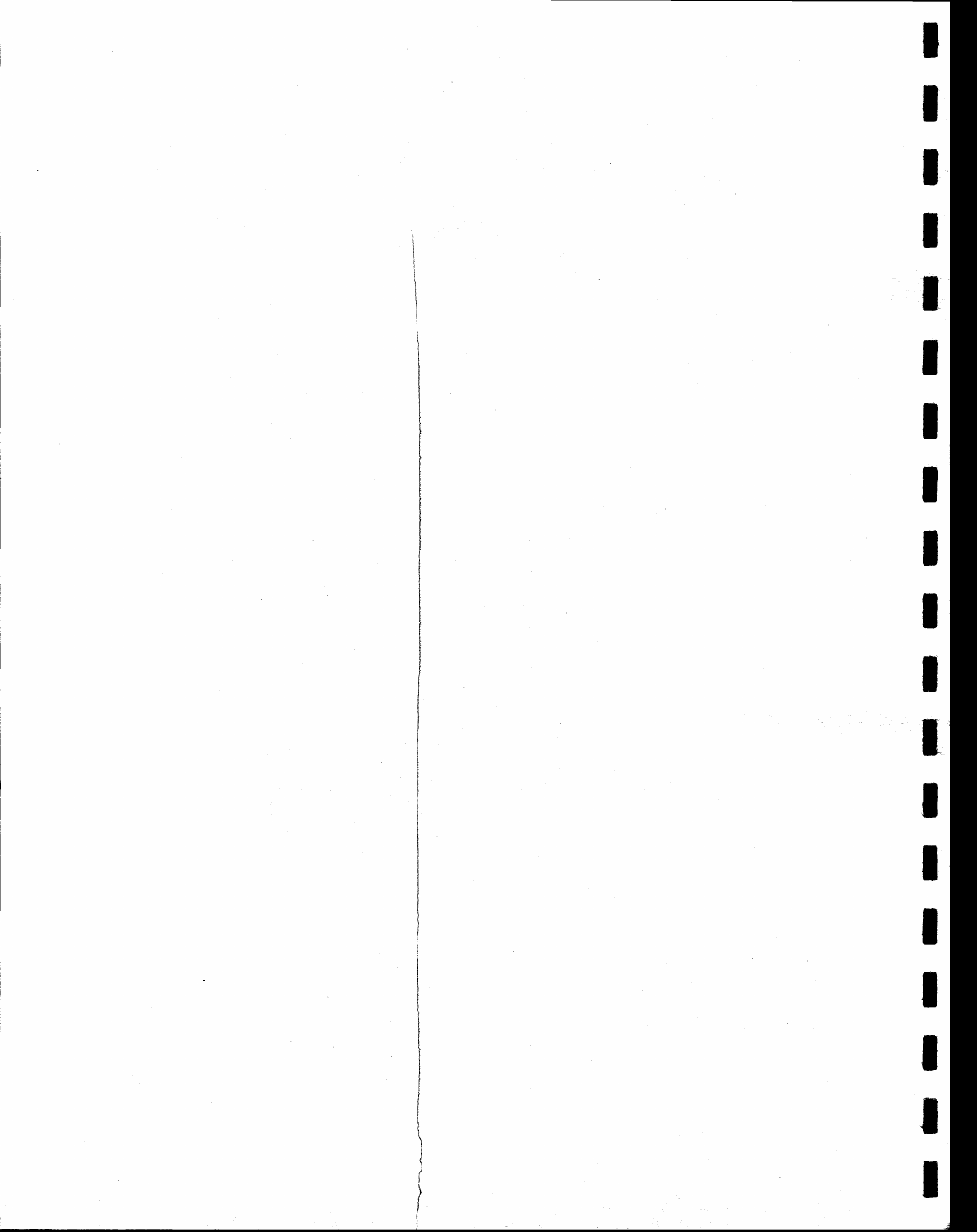#### SURVEY ON REGULATION OF SUBSIDENCE

The Energy Policy Act of 1992 called for federal rulemaking by the Office of Surface Mining (OSM) on subsidence. The initial focus was to provide protection for groundwater supplies. OSM's March 31, 1995 Federal Register notice contained final regulations to implement EPACT. The rules went above and beyond the framework established in EPACT by defining in great detail new subsidence control plan, permitting and performance standards for both water supplies and structures.

After legal challenges by the coal industry, certain rules were subsequently invalidated. These included rules based on the angle of draw and a federal mandate for pre-subsidence condition surveys and a "presumption of guih" when subsidence damages were alleged. Through the "732" state program amendment process, OSM reviewed each state's existing and proposed rules to determine if they were "as effective as" the federal counterpart.

Ten years have elapsed since the federal rules were enacted and resultant state changes were initiated. The following questionnaire is intended to determine how each state has approached the implementation of the various subsidence permitting and performance standards. It has been divided into four categories. General, Structures, Land, and Water Supplies. IMCC will collect and collate this information into a report following submission of state responses to the survey. IMCC may also sponsor a roundtable interactive discussion to allow further deliberation of these important issues. We appreciate your willingness to share the experiences under your regulatory program.

Please note that while this survey is primarily targeted at coal regulatory programs, to the extent that your state has experience with the regulation of subsidence impacts related to noncoal mining, we would appreciate your input. Many of these questions have applicability to both coal and noncoal regulatory programs.

## PLEASE INDICATE WHETHER THE RESPONSES BELOW RELATE TO YOUR COAL PROGRAM. YOUR NONCOAL PROGRAM, OR BOTH. (If there are different requirements for each program, please submit survey responses for each program.)

The following responses relate to our coal noncoal regulatory program(s).

### I. GENERAL

l. Do you differentiate between planned and unplanned (stable) subsidence control plans in your permitting process?

No Yes

I

I

I

I

T

I

I

I

I

I

I

I

I

I

I

I

I

I

T

How do you define the categories of subsidence control (percent extraction, etc.)?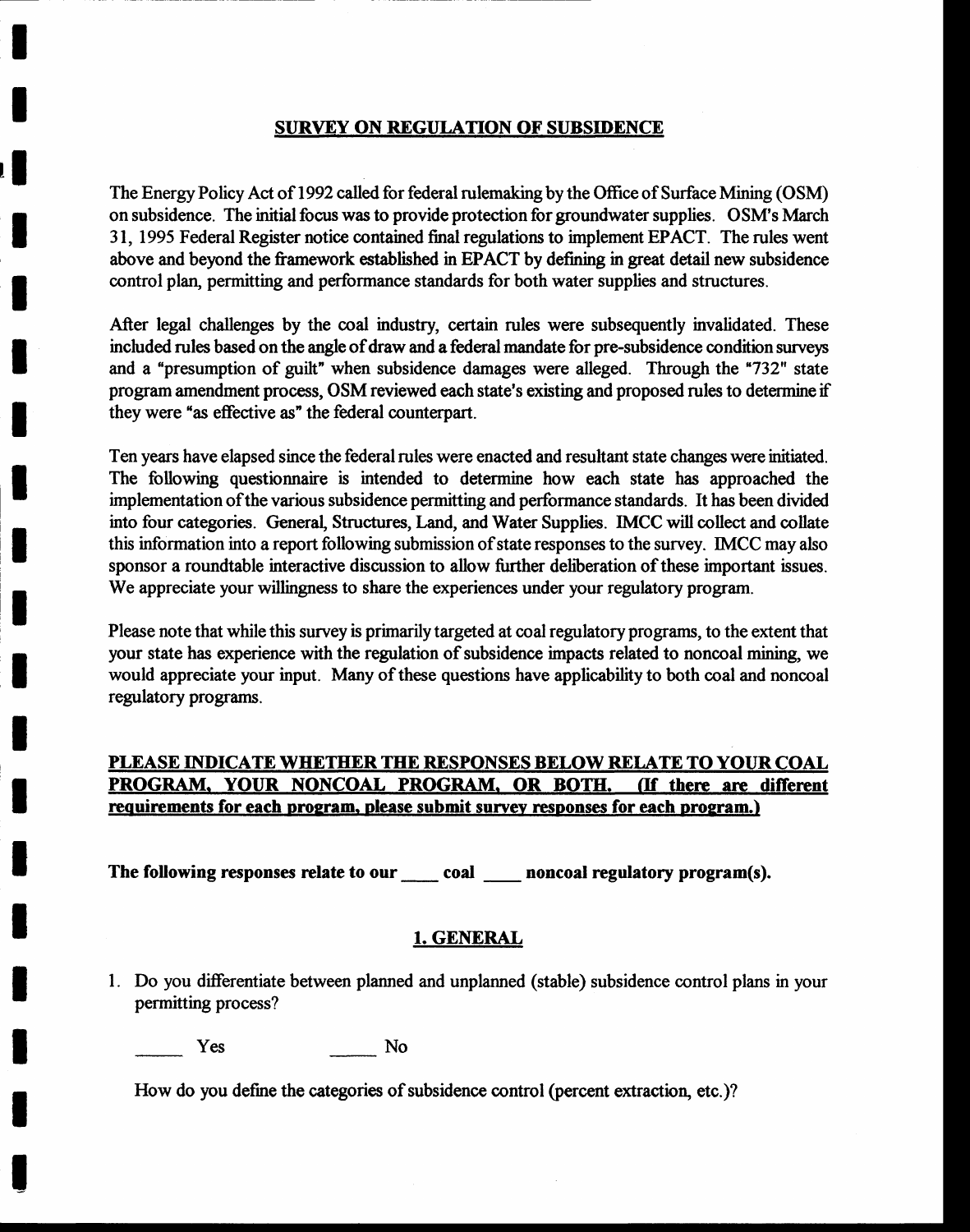2. Do you require information on a company's right to subside the surface in addition to the right to mine the coal?

I

I

 $\overline{2}$ 

I

I

I

I

I

I

I

I

I

I

I

I

I

I

I

I

I

No **Solution** Yes

If so, how do you do this? (Listing of documents or a simple statement or affidavit)

3. For six month surface owner notification, do you allow companies to mail these notices well in advance of actual mining?

Yes No

4. Do you waive the 6-month notice to a lesser time frame if requested?

Yes No

If so, do you have specific guidelines as to when you will or will not waive the minimum time frame?

#### 2. STRUCTURES

#### **Regulated Extraction Area**

- 1. What is the date of coal extraction used in your state to initiate the requirement to repair, replace or compensate for subsidence damage to structures?
- 2. How do you define mining areas that predate your jurisdiction as opposed to areas that are subject to your subsidence control regulations? (Map defining the pre-law and post-law workings; criteria used?)
- 3. OSM requires prompt repair or compensation for material damage to occupied residential dwellings and structures related thereto, or non commercial buildings. Some states (like Illionis) maintain the requirement to mitigate "all structures" and does not exclude commercial buildings. What structures are covered in your state?

#### **Condition Surveys**

1. Do you require condition surveys for surface structures?

Yes  $\overline{\phantom{a}}$  No

2. If so, are they required for all structures, whether over full extraction mining (planned subsidence) or room.and pillar (stable mine plan)?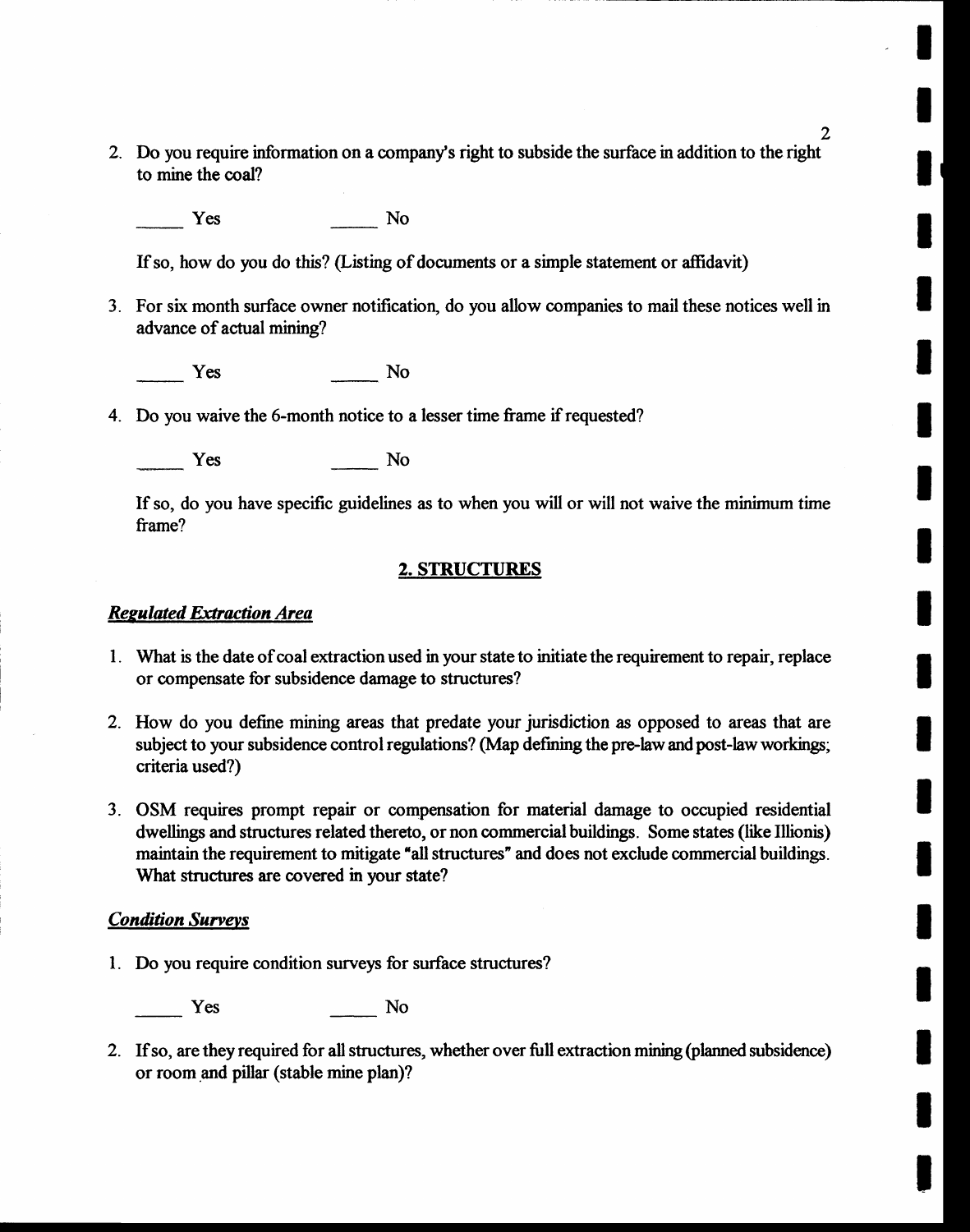3. Do you specify the type of condition survey that is required to be performed (video, pictures, certified appraisal of value etc.)?

Yes No

If so, what are applicable requirements for the survey?

- 4. Whom do you require the company to submit the condition surveys to? (your ofiice, to the land owner, kept on file at the mine office and/or anyone else)
- 5. If a structure owner denies access for a company to perform a pre-subsidence condition survey, what action does the state take? Does this refusal change the protection afforded to the structure owner?
- 6. What is the time requirement for performing pre-subsidence condition surveys? (i.e. must it be submitted in the application, or delayed until six months or 60 days before planned subsidence will impact the structure, etc.)
- 7 . How often, if ever, have you had to use the condition survey to aid in detemining darnages or compensation?

#### Public Roads, Utilities

I

I

I

I

I

I

I

I

t

I

I

t

I

I

I

I

I

I

I

- 1. In general, in the permitting process, how do you handle subsidence of public roads and utilities such as water, electric and gas lines? Do you require cooperative agreements between the mining company and the utility or road authorities to assure public safety?
- 2. Do you specifically hold the company fmancially liable for damages to public roads, utilities railroad lines etc. if damaged by subsidence?
- 3. How closely do you monitor the subsidence impacts and execution of subsequent repairs for these public facilities?

#### **Private Homes and Other Structures**

- l. Is the choice between repar, replacement, or compensation for material damage to homes, outbuildings etc. that of the coal companies or that of the structure owner?
- 2. What is the maximum level of compensation for a given home or structure? Is it the fair market value, the replacement value or other?
- 3. Do you specifically require ahernative housing when dwellings are subsiding?

YesNo  $\mathbf{3}$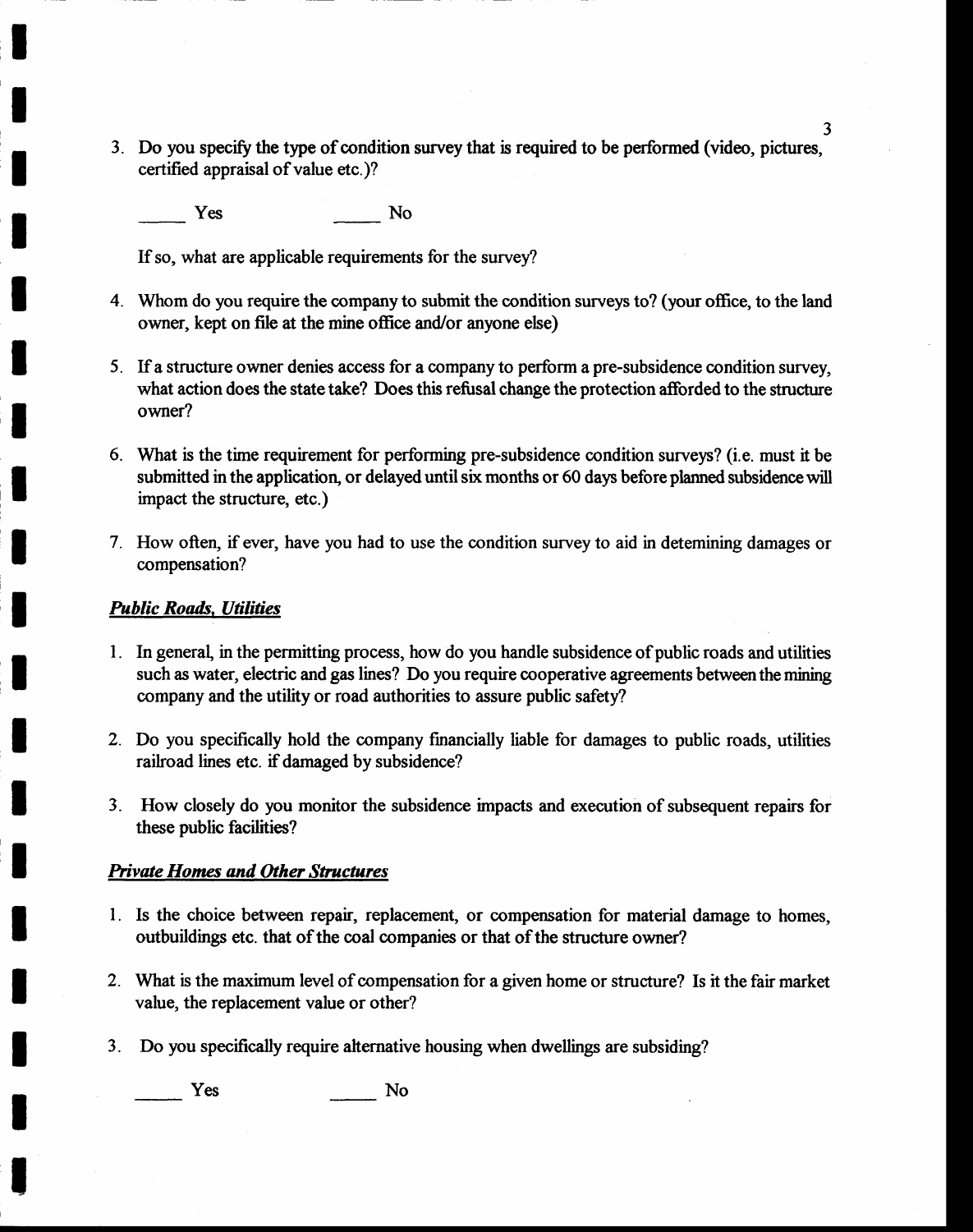If so, how long does this alternative housing typically last?

- 4. When disputes develop between the company and the land owner over whether alleged damages are mine subsidence related or not, how is it resohed? Does the state make a determination as to whether the alleged subsidence damage is the responsibility of the coal company? If not, who referees the dispute?
- 5. Ifthe state makes a determination that the damages are not due to mine subsidencg does the state specifically define the real cause of non subsidence related damage (termites, soils issue etc.) or simply indicate it is not mining related with no further explanation?
- 6. Does the state ever perform surveys or monitoring to determine if movements are occurring (such as with unplanned room and pillar subsidence or structures just outside the angle of draw of a longwall)?

Yes No

If so, who does it (in house staff or contracted out?)

- 7. When subsidence is the cause of damages and a dispute occurs between the structure owner and the company over the dollar value of the damage, how is the amount of compensation determined (arbitration or other)?
- 8. How involved is the state in the determination of a damage dollar amount?
- 9. When the plan is to compensate the damaged party (not repair), what dictates the compensation amount? Is the value based on the estimated cost of repair or the difference in the fair market value before and after damage?
- 10. When the damage will be repaired, how does the state determine if a repair estimate is properly done?
- 11. Does the state get involved in evaluating the quality of the work done to repair structural damage?

Yes No

### Mine Subsidence Insurance

- l. When did your state mine subsidence insurance program begin?
- 2. What is the source of funding for the program?
- 3. Who administers the program (is it run by the state or privately)?
- 4. What types of structures can be covered (i.e. residential commercial, etc.)?

I

I

I

I

I

I

I

t

I

I

I

t

I

I

l

I

I

I

I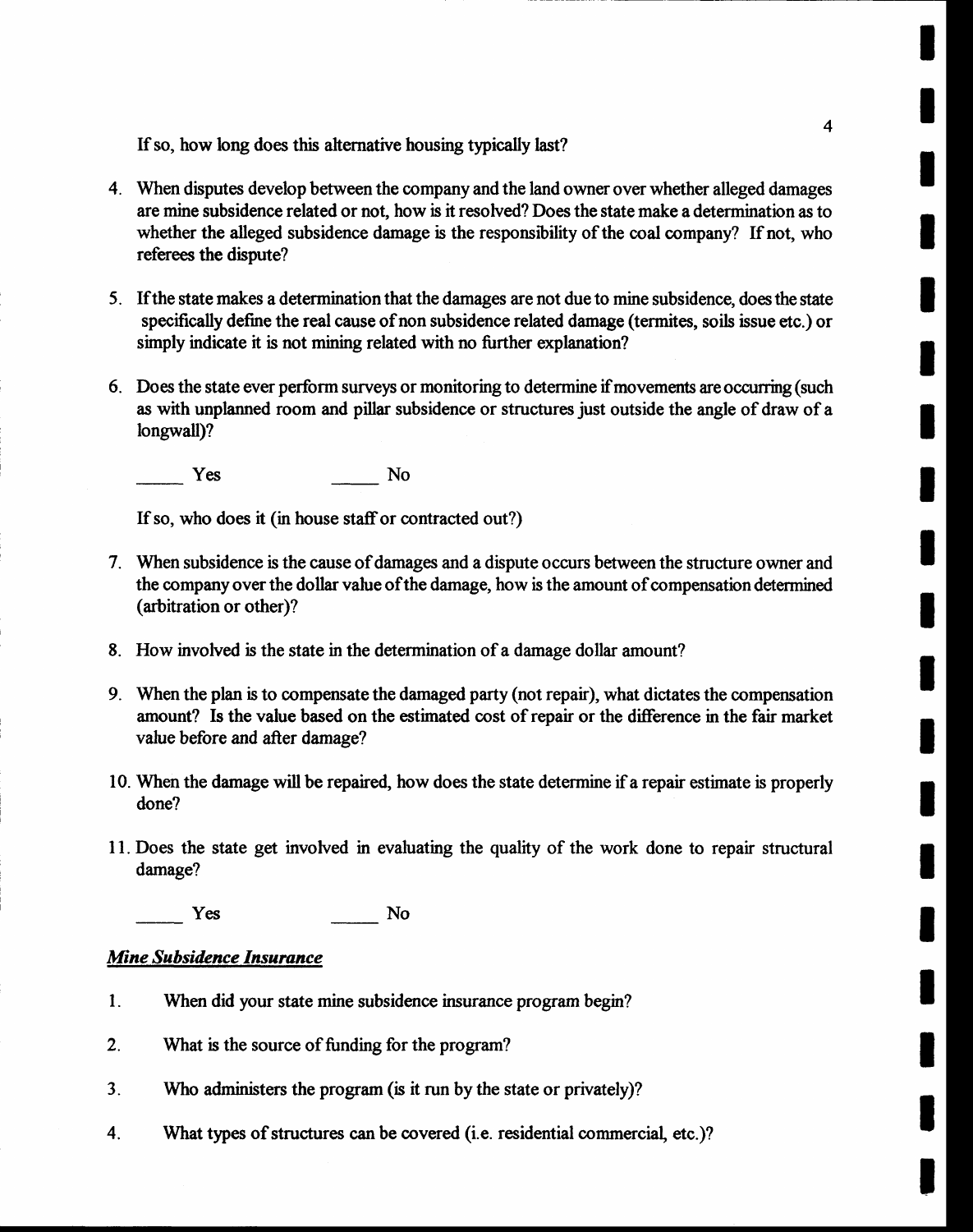5. What types of exclusions are there?

I

I

I

t

I

I

I

I

I

t

I

I

I

I

I

t

I

I

t

- 6. Does your program get involved with post-law damage within your regulatory jurisdiction and if so, how?
- 7. Is the program voluntary or mandatory? Is a waiver provided?
- 8. What types of minerals are covered (i.e. coal, limestone, salt, etc.)?
- 9. What is the maximum amount of coverage?
- 10. What types of loses are paid (i.e. cost of repair; living expenses) and what the limits?
- ll. What are the annual fees (specify for residential or commercial)?
- 12. What are the deductibles (specific for residential or commercial)?
- 13. What is the current number of policyholders?
- t4. What is the current fund balance?
- 15. How many claims have there been over the life of the program (indicate what portion were deemed valid v. invalid)?
- 16. How many residences/homeowners are eligible (v. those who have actually signed up)?
- 17. What types of marketing/notification efforts have been undertaken by the state to encourage homeowners to sign up for subsidence insurance? How successful have these efforts been?
- 18. How many subsidence emergencies have occurred in your state (estimate per year)?
- 19. What procedure applies if these emergencies involve homes/structures where a mine subsidence insurance program is also in place?
- 20. Are there any state or local laws that prohibit building or that place restrictions on development over abandoned coal mine areas?
- Has the regulatory program ever been involved in any legal action by a homeowner for lack of notification, denial of claim, etc.? 21.

#### Minimization of Damage Requirement

When planned subsidence (longwall and HER) operations are being used, the company is required to minimize damage to structures.

l. Do you require a minimization plan for all structures, certain strustures or never (please explain)?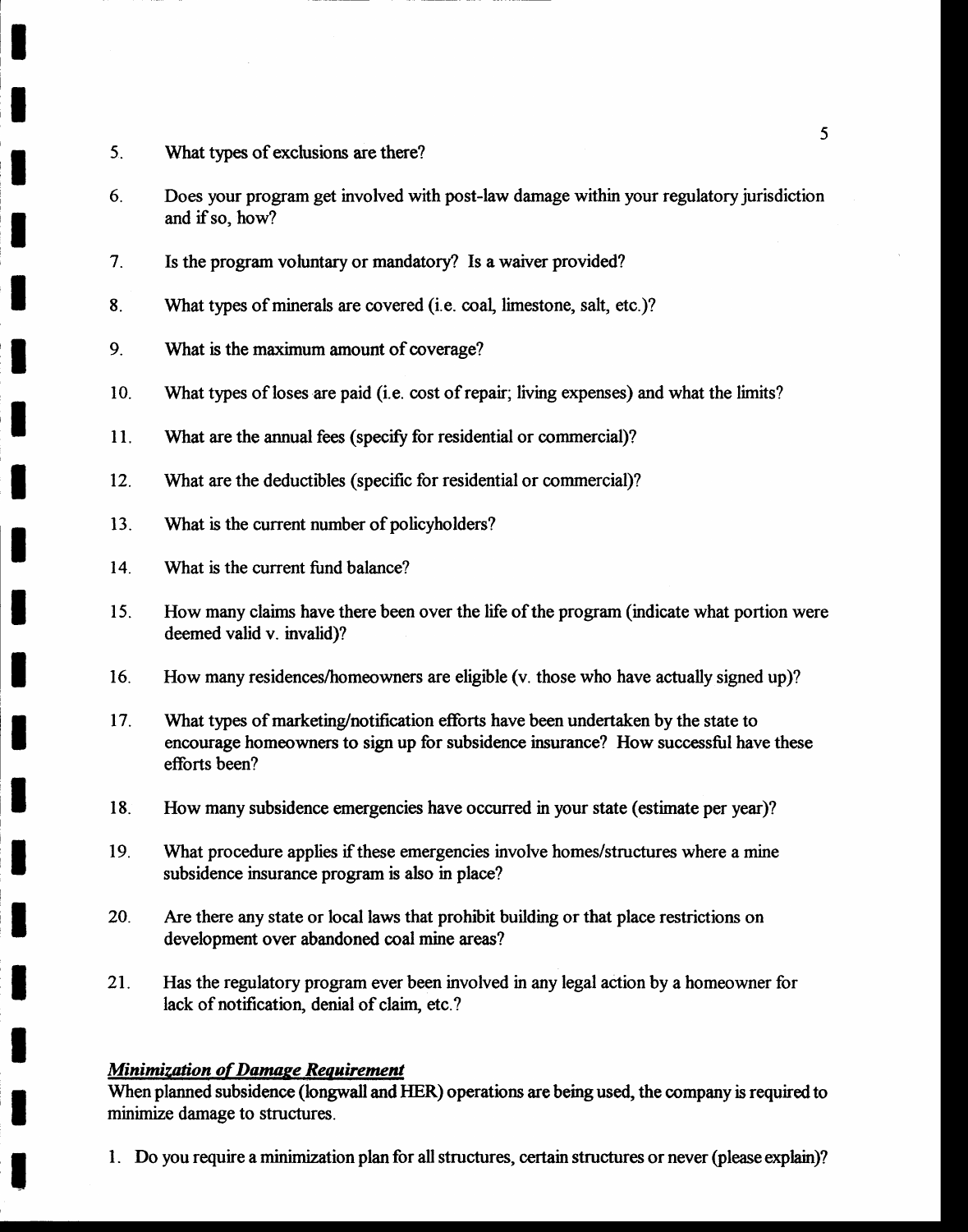- 2. Do you dictate what level of minimization is required (house floating, foundation trenching, cable raps, cribbing, flexible gas couplings etc.?)
- 3. A company has the option of eliminating the need to minimize damage if the cost of minimization exceeds the cost of repairs and no public safety issues exist. Has this ever been done in your state and if so what type of economic analysis did you accept?
- 4. How do you verify if an operator has obtained the written consent of the owner of a structure or facility documenting that minimization measures need not be taken? Do you dictate the language required in such a written waiver?
- 5. If a structure owner refuses to allow minimization efforts to be implemented, what does the state do?
- 6. Ifa structure owner disagrees with the type of minimuationeffort proposed or believes the efforts just aren't enough, what does the state do?

#### Historic Structures

l. Do you require an inventory ofhistoric structures or structures eligible for listing on the national register over mining/planned subsidence areas?

Yes No

2. Do you require any type of archeological survey over areas of mining/ planned subsidence?

Yes No

3. If such structures are present, are they treated any differently than other structures where subsidence is planned?

Yes No

#### **Bonding of Subsidence Damage**

- l. How do you comply with the requirement to bond subsidence damage if it is not repaired within 90 days? Do you allow an extension of the time frame to one year?
- 2. What type of bond do you accept?
- 3, Do you require subsidence damage bonds for both structures and land?

Yes**No**  I

I

I

I

I

I

I

I

I

I

I

t

I

I

I

I

I

I

I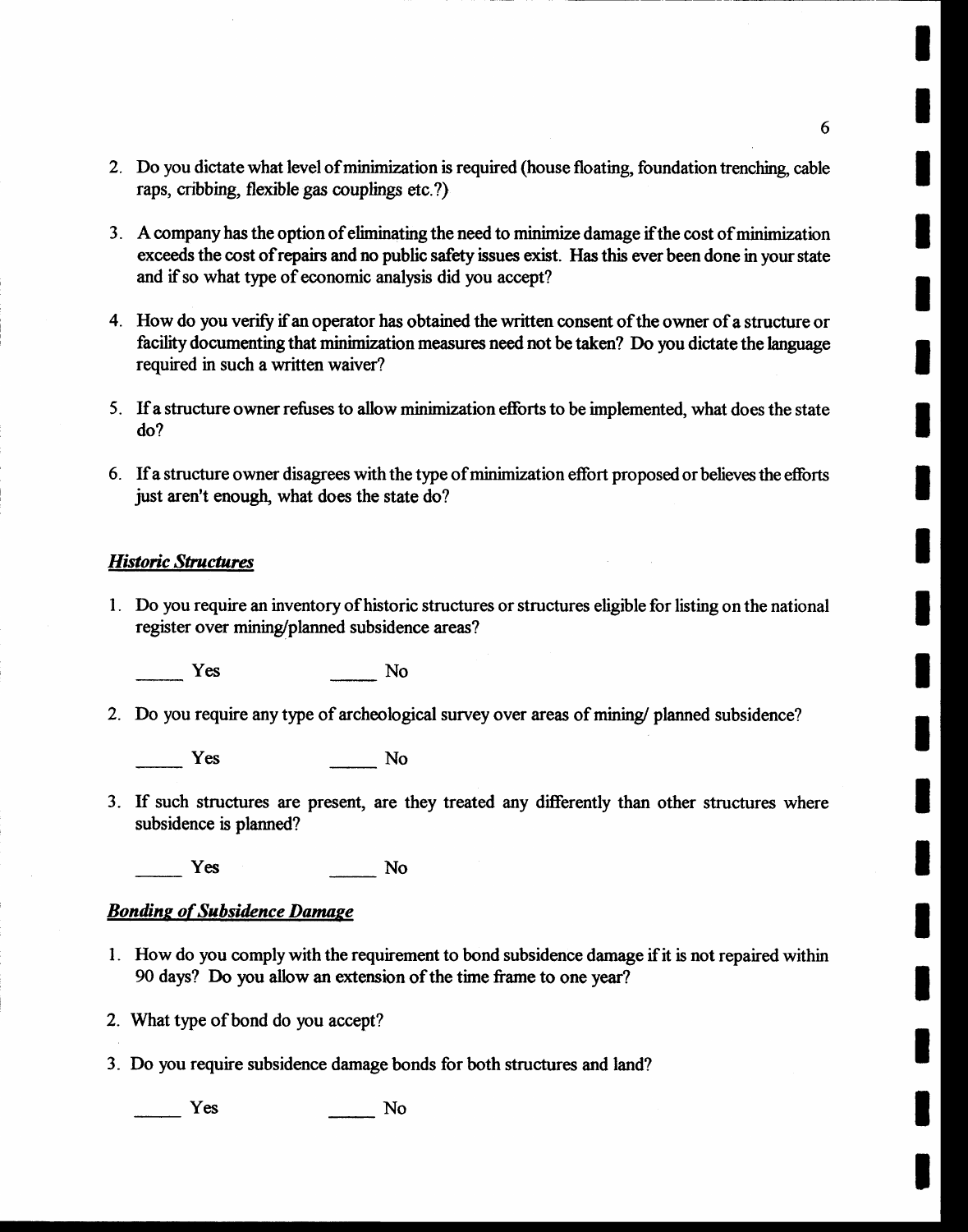- 4. Do you individually bond each and every damage or do you have a blanket bond for all potential outstanding subsidence?
- 5. How do you determine when to release a bond?
- 6. Do you allow liability insurance to stand in place of individual bonding of subsidence damages?

Yes No

t

I

I

I

I

I

I

I

I

I

I

I

I

I

I

t

I

t

t

7. If liability insurance is an option, do you require the policy to specifically identify subsidence and is there a minimum amount of coverage? Do you allow a deductible?

#### 3. WATER SUPPLIES

- 1. What is the specific date used to determine which wells or springs are covered by the requirement to replace or compensate for subsidence damage to water supplies?
- 2. How do you differentiate between mining areas that predate your jurisdiction and mining areas that are subject to your subsidence control regulations concerning water replacement (map defining the pre-law and post-law workings)?
- 3. The performance requirement to replace water is limited to "drinking, domestic and residential water supplies contaminated, interrupted...." Does your state limit water replacement to this extent only or do you also cover agricultural or commercial use water supplies?
- Do you require quality and quantity monitoring of all wells and springs over proposed mining 4. areas or can an exemption be obtained from conducting specific monitoring on individualwells or springs based on mining type or geologic setting?
- 5. How many pre-subsidence samples are required and over what period of time?
- 6. How do you determine if a company can be exempted from conducting water quality and quantity monitoring for a given well or spring?
- 7. Do you require the individual quality and quantity data to be submitted as part of the application, or can the monitoring be delayed until after permit apprcval but before the individual water source is potentially impacted?
- What information is required in the permit, such as the location and ownership of all existing 8.drinking, domestic and residential water supplies, including private wells, municipal wells and springs.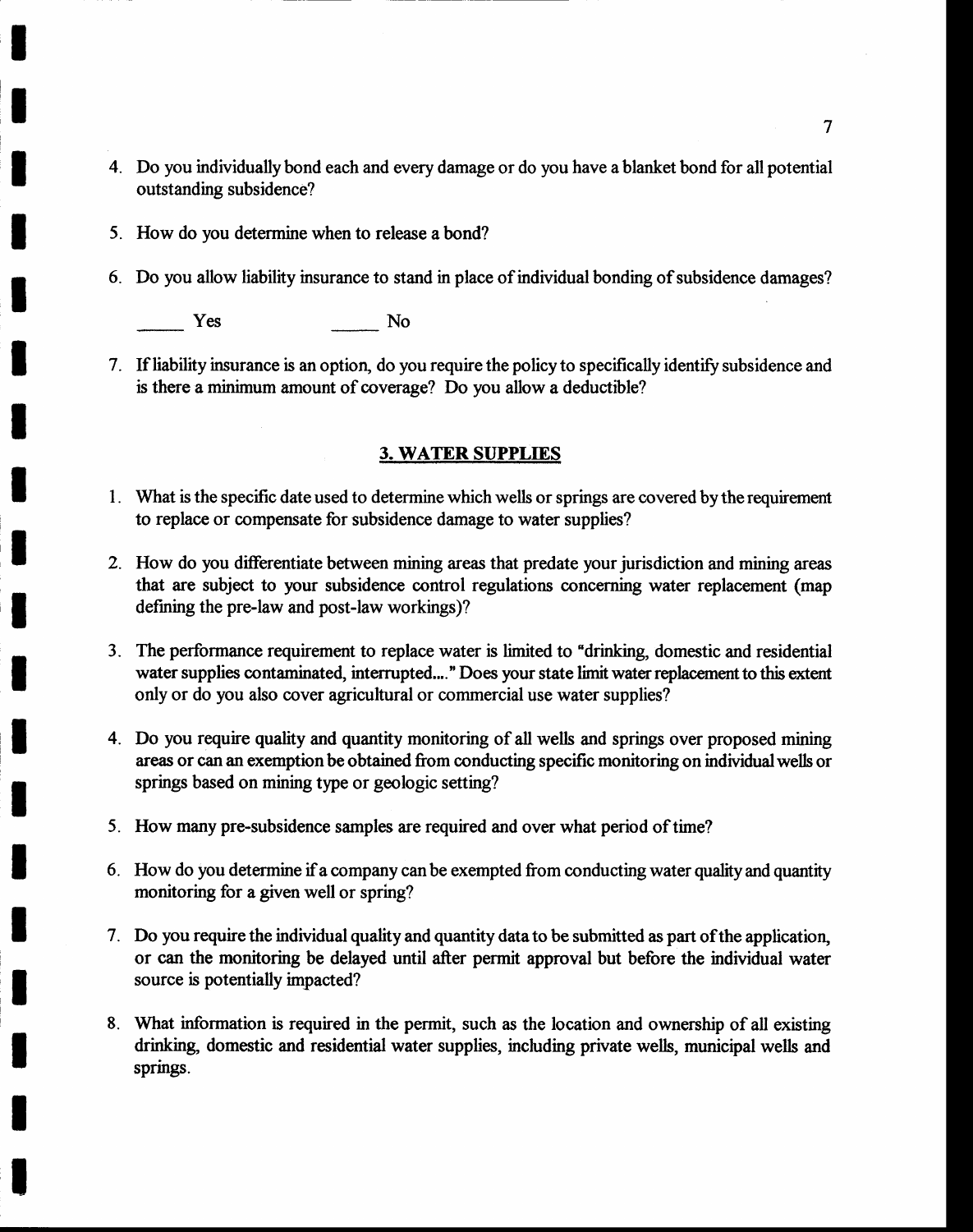- 9. How far beyond the proposed mining area (angle of draw) do you require inventorying and monitoring of wells and springs?
- 10. OSM did not define the parameters to monitor for quality. For wells and springs that will be specifically monitored for water quality and quantity, do you define the specific parameters to monitor for pre-mine quality and quantity? If so, what are they?
- I l. Do you define the number of samples required over time (such as four samples over one year to reflect seasonal fluctuations)?
- 12. Do you require a specific test to define water quantity before and after subsidence? (Slug test, pump test, etc.)
- 13. Do you require a specific plan in the permit for replacing any contaminated, diminished, or interrupted water supply? Must the plan spell out possible contingencies for emergency, temporary and/or permanent replacement of affected water supplies?
- 14. Do you allow a hook up to public water supply as a replacernent for a lost spring or well?

Yes No

15. Do you require a plan for determining the present worth of the cost to replace a water supply if the operator wishes to pursue a one-time lump-sum payment for costs associated wilh providing both an equivalent water delivery syetem and operation and maintenance costs in excess of customary and reasonable delivery costs for pre.mining water supplies?

Yes **No** 

16. Must the water supply owner agree to a lump-sum payment for future costs?

Yes No

- 17. If a water supply owner denies access to perform pre-subsidence water surveys, what do you do?
- 18. If a company cannot get alandowner to agree to a lump-sum payment for cost above and beyond customary, how do you monitor the payments made to a surface owner over time to supplement increased water bills?

#### 4. LAND

I, What are tle primary issues for restoring pre-mining land capabilities in your state? (Surface drainage restoration, etc.)

8

I

I

I

I

I

I

I

I

I

I

I

I

I

I

I

t

I

I

t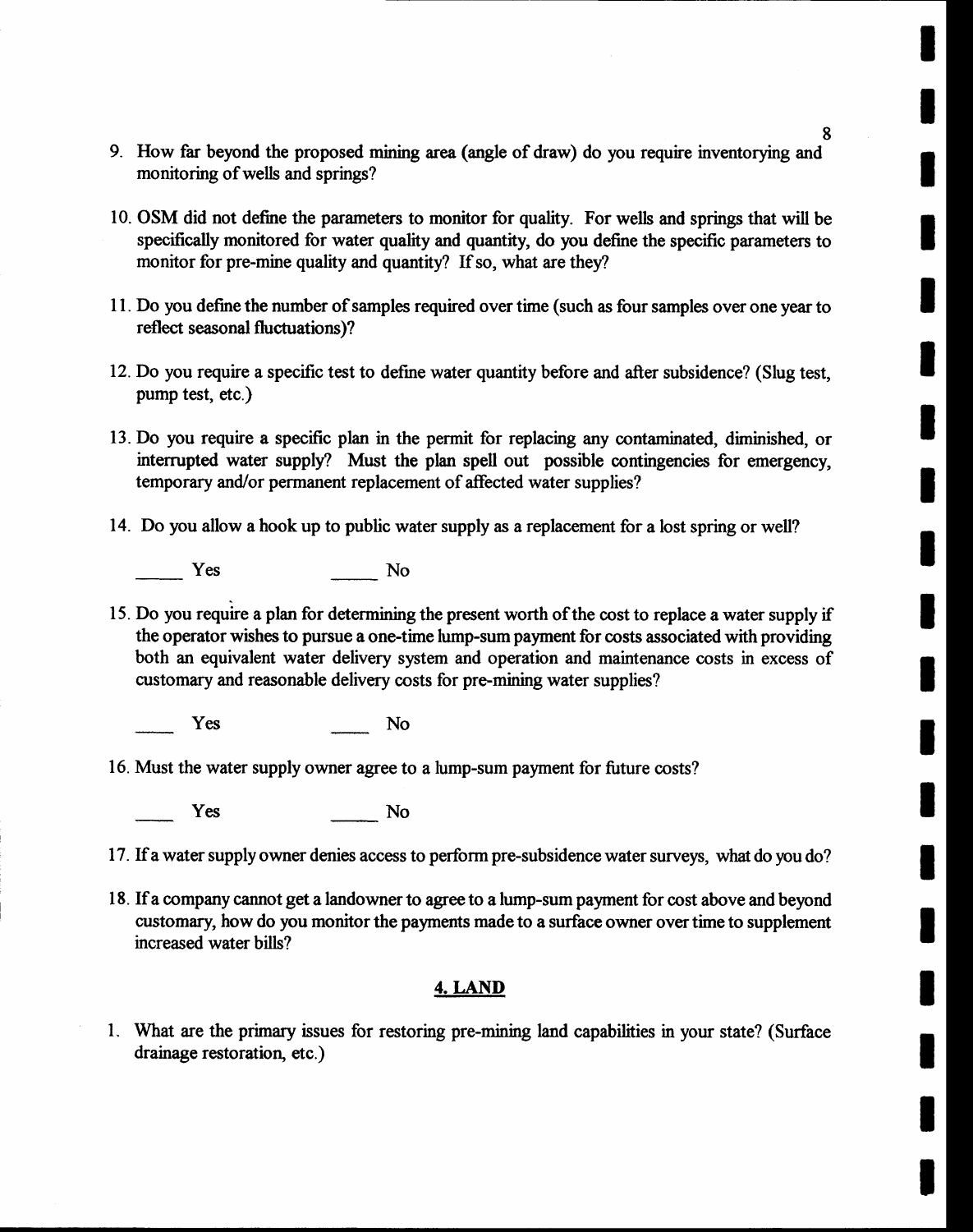2. Is a man-made pond considered a structure or land damage? Can a mining operator destroy a pond, eliminate the pond and then compensate for the damages?

Yes No

- 3. Are there any circumstances where you will allow a land use change due to subsidence? (for example, a stream subsidence that creates flooding in adjacent crop fields and is now a wetland)
- 4. How detailed must the pre-mining topography be defined in your application? Does the permittee project post-subsidence topography when longwalling?
- 5. Are there any land circumstances where you have or would prohibit longwall mining due to inability to make surface repairs?
- 6. How do you handle the regulatory language "to the extent technologically and economically feasible" concerning repair of land damage?
- 7. Has a company ever tried to show land damage was not technologically or economically feasible to repair? What analysis did they present and did the state agree with the company's position?

### **General Information**

I

I

I

I

I

I

I

I

l

I

I

I

I

I

I

I

I

I

I

Name of Person Completing this Survey:

State:

State Agancy:

Phone Number:

E-mail Address: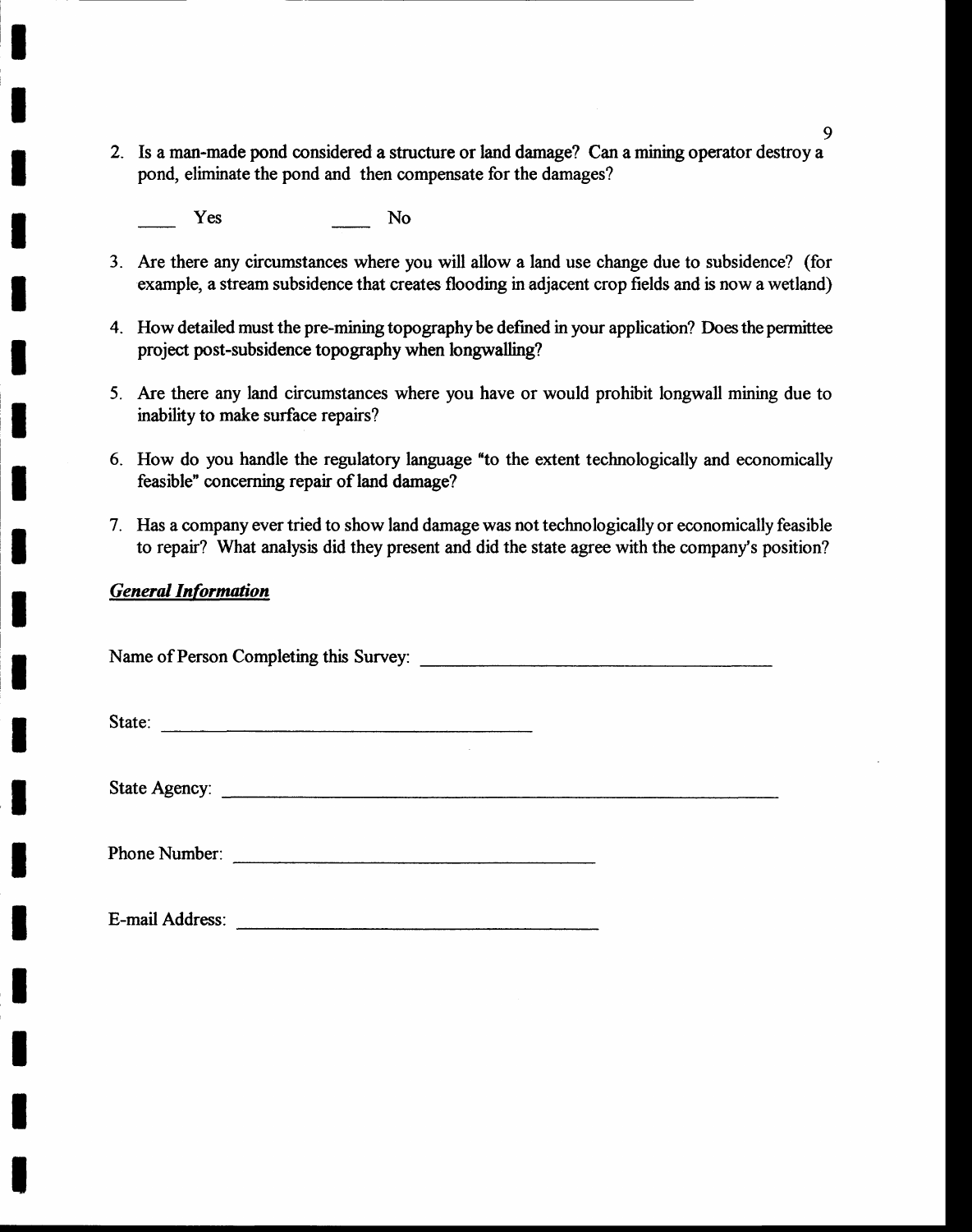Ĥ

B

l

B

I

l

B

I

I

H

I

I

۰

٠

 $\hat{\boldsymbol{\beta}}$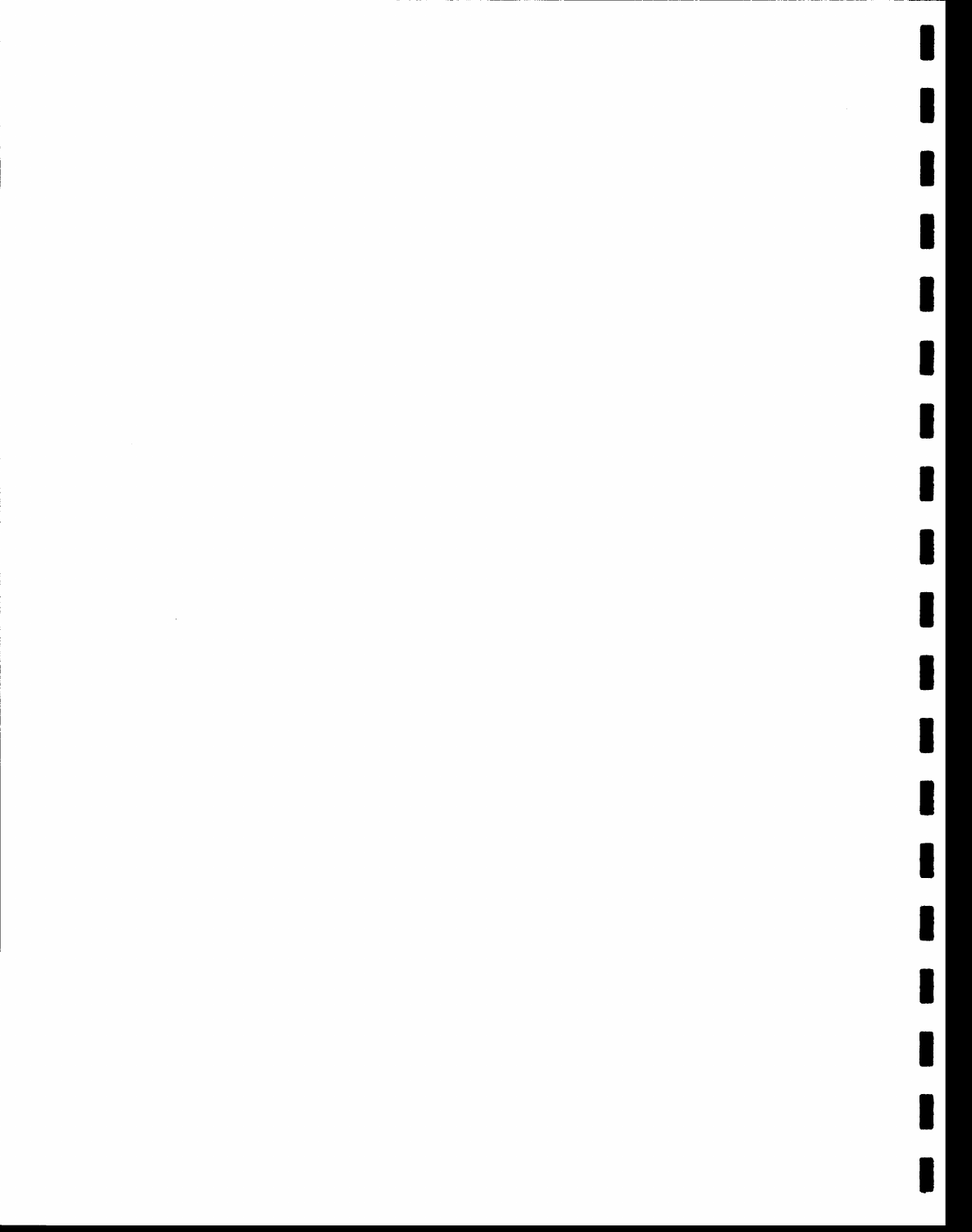# Coal Regulatory Programs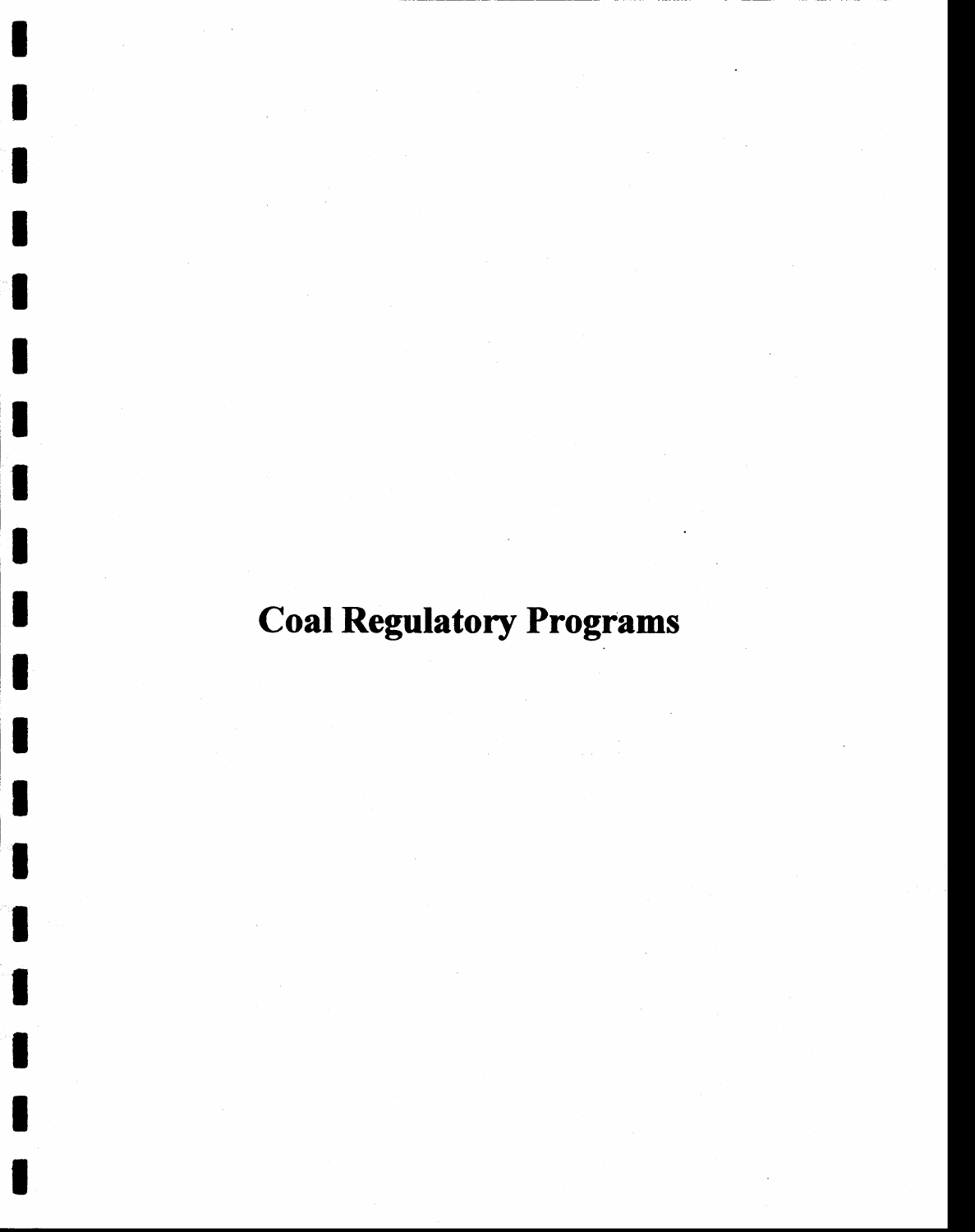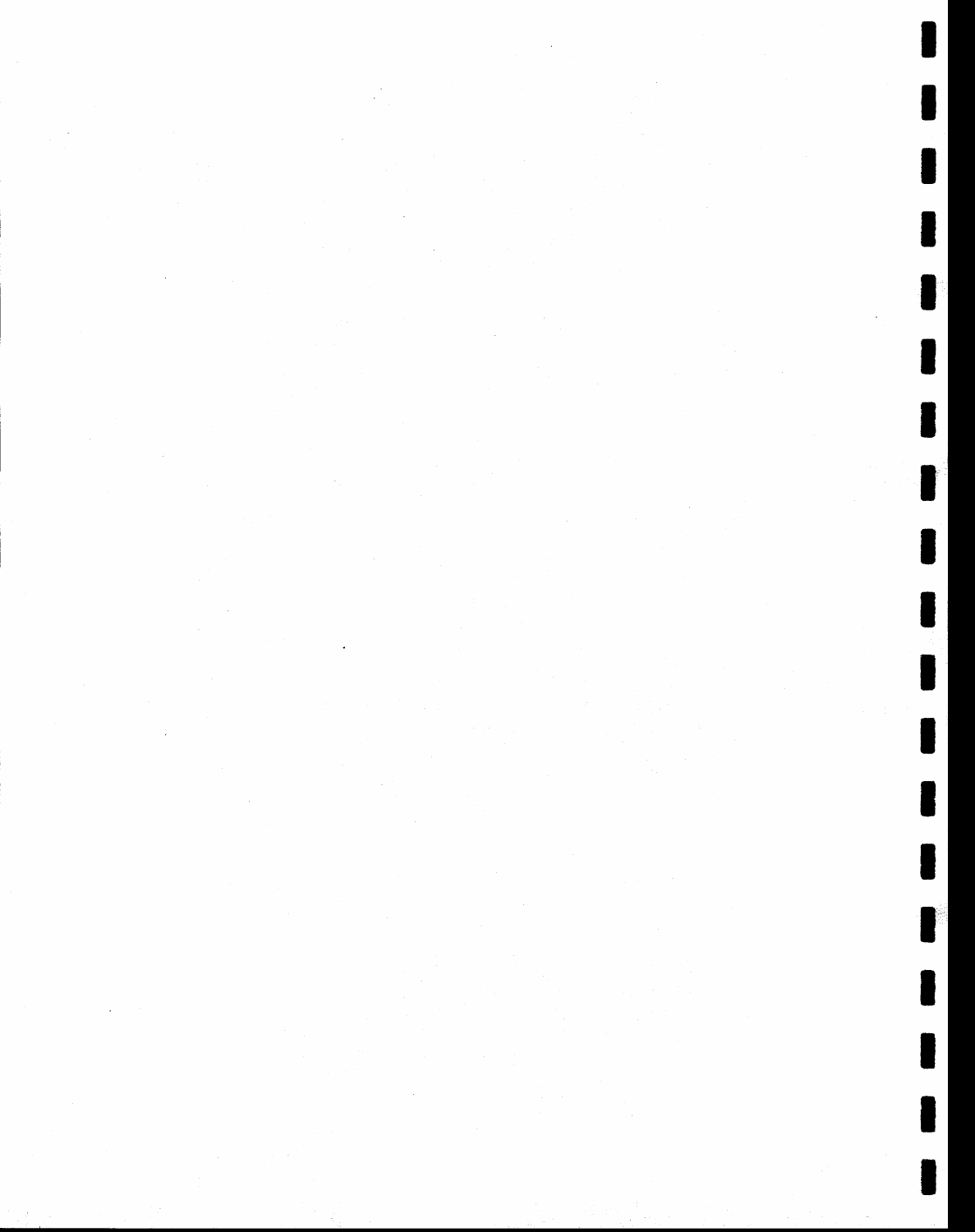# **COAL PROGRAM RESPONSES:**

# General:

1) Do you differentiate between planned and unplanned (stable) subsidence control plans in your permitting Process?

| Alabama:           | Yes.                                                                                                                                                                                                                                                                                                                                                                                                                               |
|--------------------|------------------------------------------------------------------------------------------------------------------------------------------------------------------------------------------------------------------------------------------------------------------------------------------------------------------------------------------------------------------------------------------------------------------------------------|
| Arkansas:          | Yes.                                                                                                                                                                                                                                                                                                                                                                                                                               |
| Illinois:          | Yes.                                                                                                                                                                                                                                                                                                                                                                                                                               |
| Indiana:           | Yes.                                                                                                                                                                                                                                                                                                                                                                                                                               |
| Kansas:            | Survey not applicable. There are no state regulations for subsidence.                                                                                                                                                                                                                                                                                                                                                              |
| Kentucky:          | Yes.                                                                                                                                                                                                                                                                                                                                                                                                                               |
| Maryland:          | Yes.                                                                                                                                                                                                                                                                                                                                                                                                                               |
| Mississippi:       | General Information: Because Mississippi does not have any underground mining<br>there are no regulations concerning subsidence. Underground coal mining is<br>extremely unlikely due to the soft-sediment nature of the geology of Mississippi's<br>lignite deposits.                                                                                                                                                             |
| Missouri:          | General Information: The state of Missouri has not produced any coal through the<br>process of underground mining for many decades. There has been no coal produced<br>by underground mining since the enactment of any laws regulating the extraction of<br>coal. Therefore, the survey is not pertinent to the state of Missouri at the present<br>time with respect to the problem of subsidence related to active coal mining. |
| New Mexico: No.    |                                                                                                                                                                                                                                                                                                                                                                                                                                    |
|                    | North Dakota: General Information: Since there is no underground mining in North Dakota, the<br>subsidence survey was not completed.                                                                                                                                                                                                                                                                                               |
| Ohio:              | Yes.                                                                                                                                                                                                                                                                                                                                                                                                                               |
| Oklahoma:          | Yes.                                                                                                                                                                                                                                                                                                                                                                                                                               |
| Pennsylvania: Yes. |                                                                                                                                                                                                                                                                                                                                                                                                                                    |
| Utah:              | Yes.                                                                                                                                                                                                                                                                                                                                                                                                                               |
| Virginia:          | Yes.                                                                                                                                                                                                                                                                                                                                                                                                                               |
|                    |                                                                                                                                                                                                                                                                                                                                                                                                                                    |